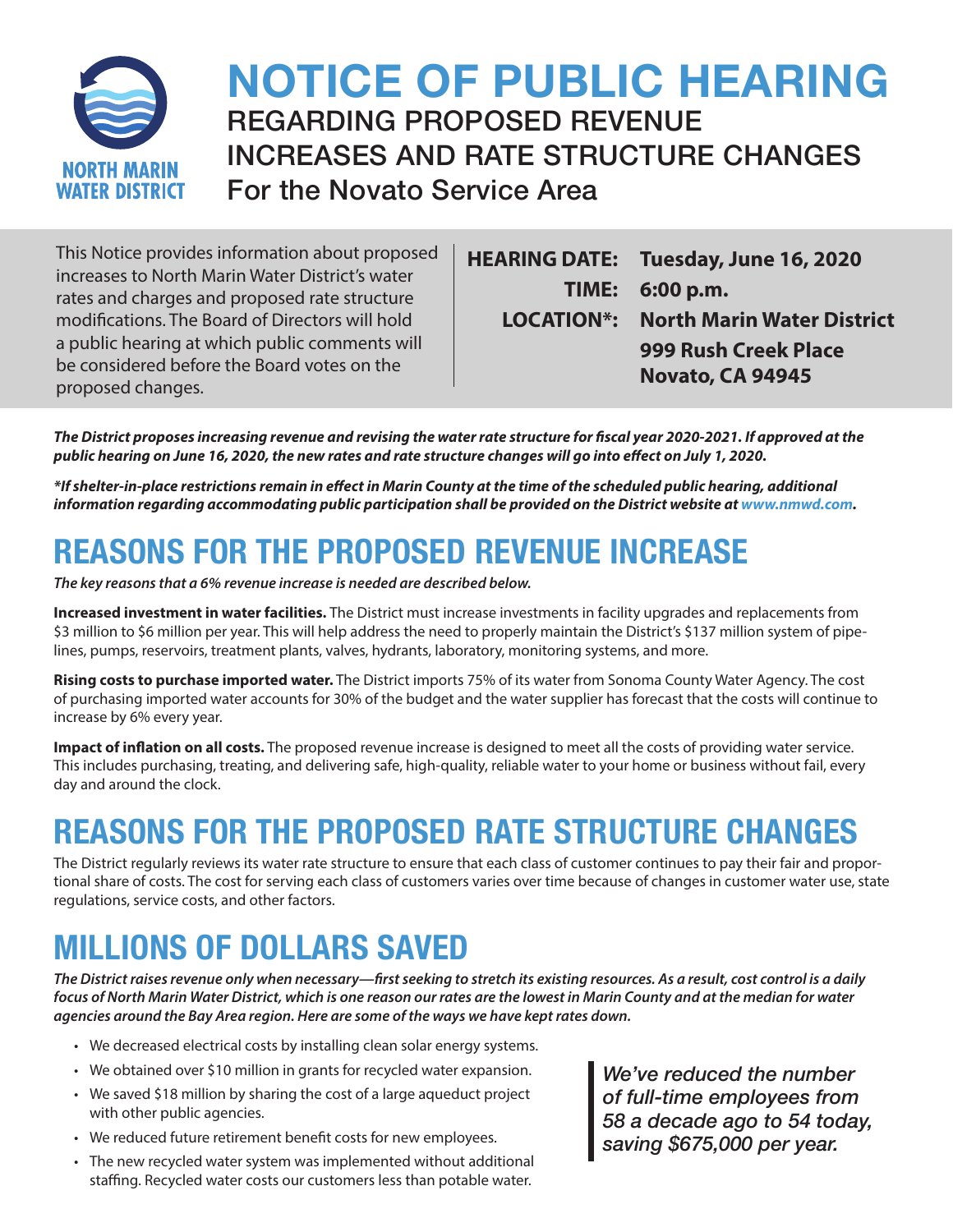# **Details of the Proposed Revenue Ing**

**Proposed 6% revenue increase.** North Marin Water District is proposing a global 6% rate revenue increase to cover the increasing costs of providing quality potable and recycled water service to our Novato service area customers.

**Proposed rate structure modifications will result in individual customer bills that may increase more or less than the 6% global revenue increase.** The District conducted an extensive cost of service study examining every aspect of service, including water purchase, treatment, delivery, facility replacement/ upgrades, and many other factors. The study identified changes in the proportion of costs required to serve each customer class (residential and commercial). The rate structure modifications are part of a regular process to update rates to reflect current customer water use, state regulations, service costs, rate structure approach, etc. The proposed rate structure will ensure that each customer class continues to pay a fair and proportional share of the costs.

*The typical residential customer (approximately 56% of all customers) will pay about \$4 more per month if the changes are approved (\$8 on the bi-monthly bill). Note that amounts in individual customer bills will vary based on water use, property elevation, and meter size.*

## **PROPOSED BI-MONTHLY FIXED SERVICE CHARGES**

The Bi-Monthly Fixed Service Charge includes an account charge and a meter charge. The meter charge is based on an industry standard that apportions costs based on meter size and flow capacity. Most single-family residential customers have a 5/8" meter. Residential accounts that have a 1" meter due to fire requirements, but would otherwise have a 5/8" meter, are charged at the 5/8" meter rate.

| <b>PROPOSED BI-MONTHLY FIXED</b><br><b>SERVICE CHARGE FOR POTABLE WATER</b> |                                |                                        |  |  |
|-----------------------------------------------------------------------------|--------------------------------|----------------------------------------|--|--|
| <b>Meter Size</b><br>(in inches)                                            | Current<br><b>Fixed Charge</b> | <b>Proposed</b><br><b>Fixed Charge</b> |  |  |
| 5/8''                                                                       | \$34.15                        | \$41.46                                |  |  |
| 1 <sup>''</sup>                                                             | \$68.30                        | \$74.06                                |  |  |
| 1.5''                                                                       | \$83.30                        | \$128.38                               |  |  |
| 2 <sup>n</sup>                                                              | \$129.90                       | \$193.57                               |  |  |
| 3''                                                                         | \$257.20                       | \$367.41                               |  |  |
| 4 <sup>''</sup>                                                             | \$413.00                       | \$562.98                               |  |  |
| 6''                                                                         | \$864.00                       | \$1,106.23                             |  |  |
| 8''                                                                         | \$1,288.00                     | \$1,432.18                             |  |  |

| <b>PROPOSED BI-MONTHLY FIXED</b><br><b>SERVICE CHARGE FOR RECYCLED WATER</b> |                                |                                        |  |
|------------------------------------------------------------------------------|--------------------------------|----------------------------------------|--|
| <b>Meter Size</b><br>(in inches)                                             | Current<br><b>Fixed Charge</b> | <b>Proposed</b><br><b>Fixed Charge</b> |  |
| 5/8''                                                                        | \$34.15                        | \$48.78                                |  |
| 1 <sup>''</sup>                                                              | \$68.30                        | \$61.68                                |  |
| 1.5''                                                                        | \$83.30                        | \$123.35                               |  |
| 2 <sup>n</sup>                                                               | \$129.90                       | \$197.36                               |  |
| 3''                                                                          | \$257.20                       | \$394.72                               |  |
| 6''                                                                          | \$864.00                       | \$1,233.50                             |  |

**To learn how the proposed rates will affect your specific water bill,** check out the District's water cost calculator, available at *www.nmwd.com/account\_balance.php*.

**The proposed changes in rates are based on detailed engineering, financial, and legal evaluations** carried out with the help of recognized experts in water rates. The rates conform to California law requiring that each class of customers (residential and commercial) pay their proportionate share of the cost to serve them.

**The maximum rates that may be imposed are shown in this document.** Prior to implementing the rates, the Board of Directors may choose to implement the full amount or less, but not more.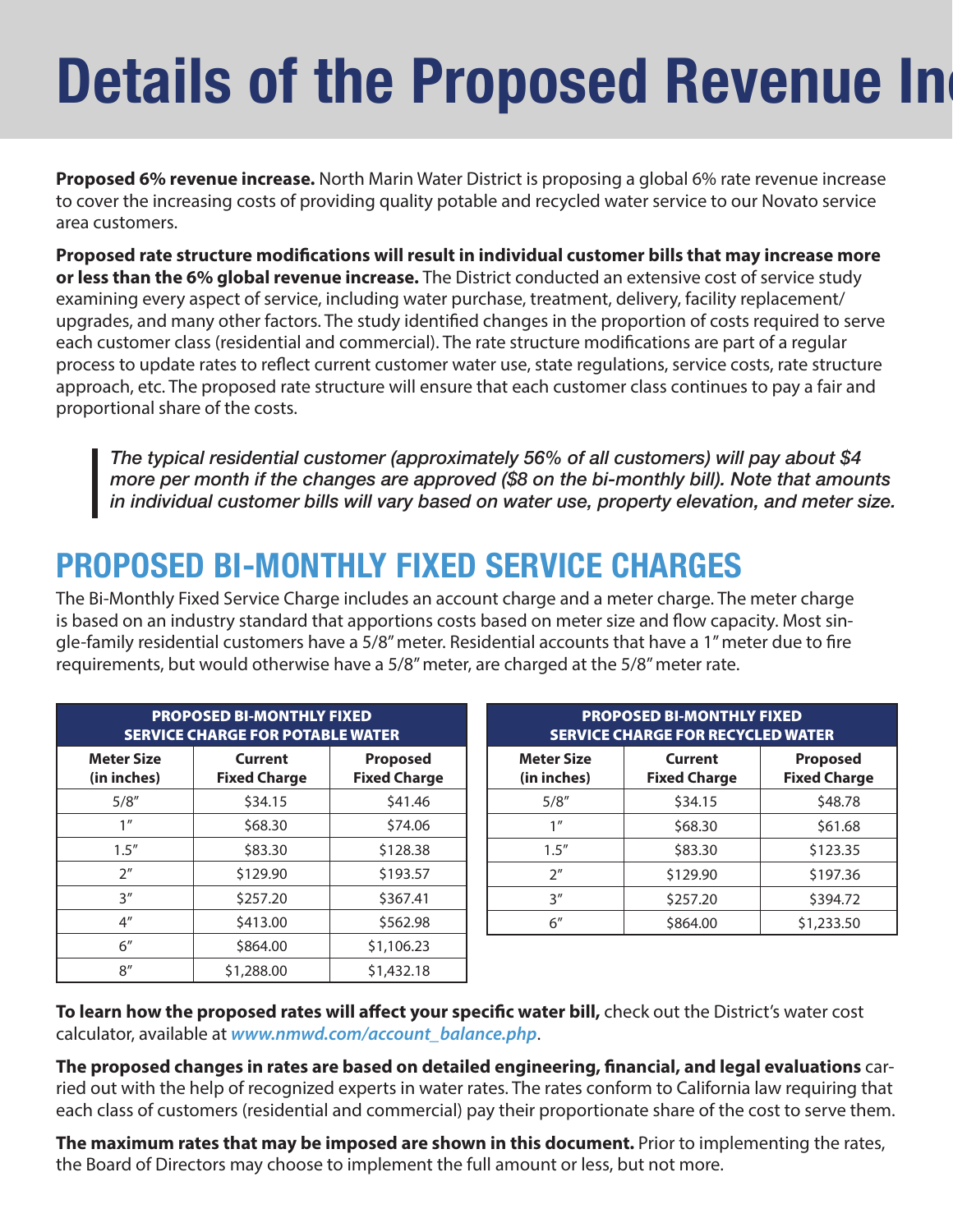# **details of the Rate Structure Changes**

# **PROPOSED TIERED QUANTITY (USAGE) CHARGES**

**The proposed update to Tiered Quantity (Usage) Charges has three tiers that reflect the cost of the different sources of water.** Tier 1 is based on the cost of imported water. Tier 2 is based on the cost of locally treated water from Stafford Lake. Tier 3 is based on the cost of locally treated water plus the cost of the District's conservation program, which is paid by those customers that use the most water. Usage charges include an **elevation zone charge** to recover the costs of pumping water to higher elevations.

| <b>PROPOSED BI-MONTHLY TIERED USAGE</b><br><b>RATES FOR RESIDENTIAL POTABLE WATER</b> |                      |         |                       |        |        |        |
|---------------------------------------------------------------------------------------|----------------------|---------|-----------------------|--------|--------|--------|
| <b>Quantity Charge</b><br>Per 1,000 Gallons                                           | <b>CURRENT RATES</b> |         | <b>PROPOSED RATES</b> |        |        |        |
|                                                                                       | Tier 1               | Tier 2  | Tier <sub>3</sub>     | Tier 1 | Tier 2 | Tier 3 |
| <b>Residential Elevation Zone A</b>                                                   | 55.42                | \$8.64  | \$15.05               | \$5.50 | \$6.23 | \$7.67 |
| Residential Elevation Zone B                                                          | \$6.07               | \$9.29  | \$15.70               | \$6.26 | \$6.99 | \$8.43 |
| Residential Elevation Zone C                                                          | \$7.50               | \$10.72 | \$17.13               | \$7.60 | \$8.33 | \$9.77 |

| <b>PROPOSED BI-MONTHLY TIERED USAGE</b><br><b>RATES FOR COMMERCIAL POTABLE WATER</b> |               |                      |                       |               |  |
|--------------------------------------------------------------------------------------|---------------|----------------------|-----------------------|---------------|--|
| <b>Quantity Charge</b><br>Per 1,000 Gallons                                          |               | <b>CURRENT RATES</b> | <b>PROPOSED RATES</b> |               |  |
|                                                                                      | <b>Winter</b> | Summer               | Winter                | <b>Summer</b> |  |
| <b>Commercial Elevation Zone A</b>                                                   | \$5.97        | 56.42                | \$5.50                | \$7.67        |  |
| Commercial Elevation Zone B                                                          | \$6.62        | \$7.07               | \$6.26                | \$8.43        |  |
| Commercial Elevation Zone C                                                          | \$8.05        | \$8.50               | \$7.60                | \$9.77        |  |

### **PROPOSED FIRE SERVICE CHARGES**

**Fire Service Charges** apply to commercial connections with fire sprinklers. The charges are based on the actual cost of maintaining fire service lines.

| <b>PROPOSED BI-MONTHLY FIRE CONNECTION CHARGE</b> |          |                 |  |
|---------------------------------------------------|----------|-----------------|--|
| <b>Service Size</b>                               | Current  | <b>Proposed</b> |  |
| 1''                                               | \$17.08  | \$14.24         |  |
| 2 <sup>''</sup>                                   | \$17.08  | \$18.78         |  |
| $4^{\prime\prime}$                                | \$31.57  | \$52.40         |  |
| $6^{\prime\prime}$                                | \$61.60  | \$73.60         |  |
| 8''                                               | \$94.20  | \$97.83         |  |
| 10''                                              | \$123.17 | \$128.11        |  |

### **PROPOSED BI-MONTHLY USAGE RATES FOR OTHER WATER SERVICES**

**These charges are for additional services that are offered to customers.**

| <b>PROPOSED BI-MONTHLY USAGE RATES</b>   |                                   |        |  |  |
|------------------------------------------|-----------------------------------|--------|--|--|
| <b>Quantity Charge Per 1,000 Gallons</b> |                                   |        |  |  |
| <b>Water Type</b>                        | <b>Proposed</b><br><b>Current</b> |        |  |  |
| Raw                                      | \$2.46                            | \$2.93 |  |  |
| Recycled                                 | \$5.97                            | \$6.24 |  |  |
| Temporary                                | \$8.88                            | \$6.99 |  |  |